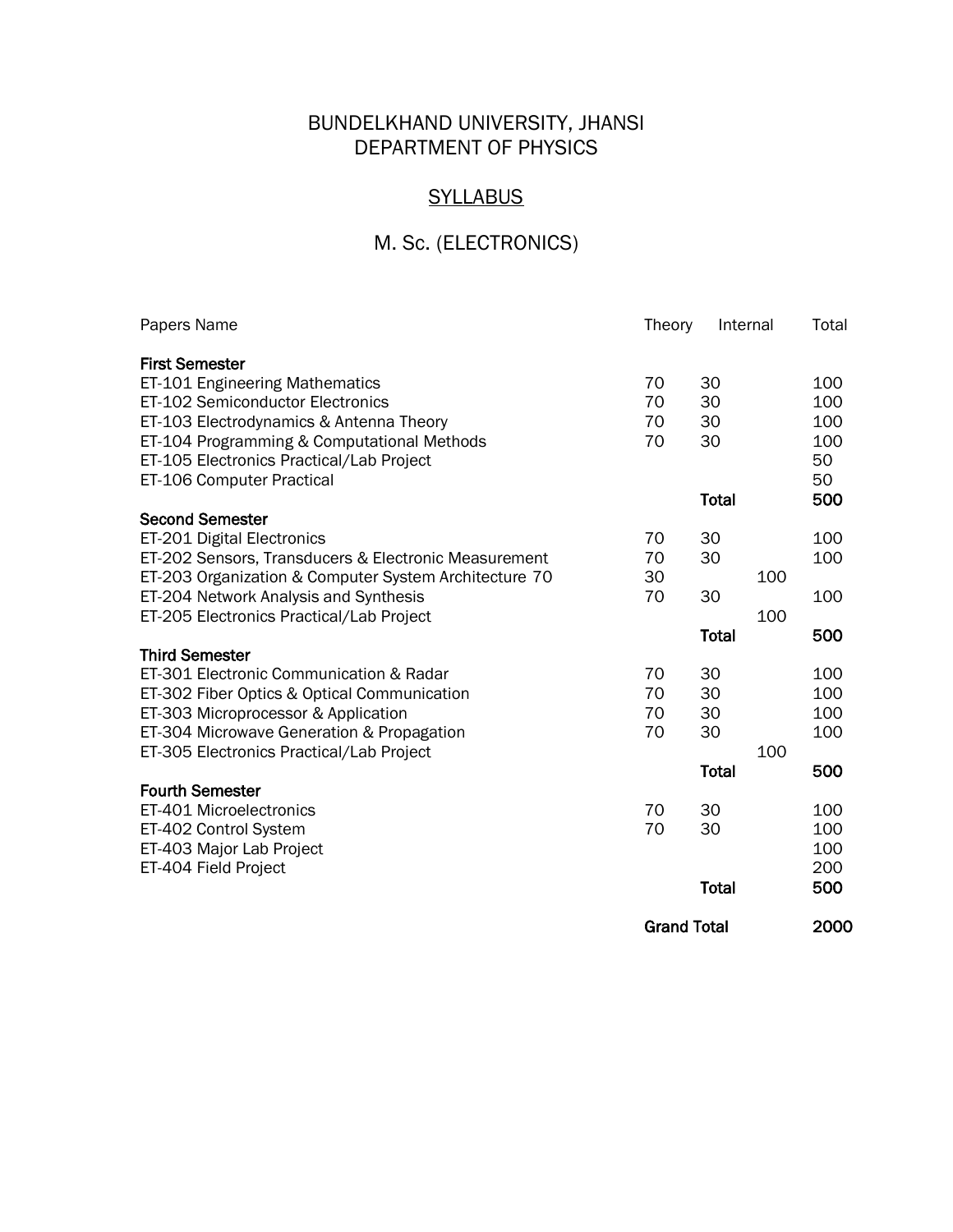## M. Sc. (ELECTRONICS) First Semester ET-101 ENGIEERING MATHEMATICS

#### UNIT-1 ELEMENTS OF COMPLEX VARIABLE & DIFFERENTIAL EQUATIONS

Analyticity of Complex function, Cauchy Remain Condition, Cauchy Theorem, Cauchy Integral formula, Taylor Series, Laurent expansion, Zeros, Singular points. Residues, Cauchy Residue Theorem, Cauchy principal value, Evaluation of definite integral Jordan Lemma & its application, two-dimensional wave equation, heat flow equations.

#### UNIT-2 FOURIER SERIES & APPLICATIONS

Need for Fourier series, Periodic functions, and definition of Fourier series, Dirichlet Condition Odd & Even function, half range Fourier Sine & Cosine series. Parsevi Identity Uniform Convergence, Application of Fourier Sine & Cosine series, Integration & Differentiation of Fourier series, Ides of Double Fourier series.

#### UNIT-3 FOURIER & LAP LACE TRANSFORMS

Need for Fourier Integrals, the Fourier integrals, Equivalent form of Fourier integral Theorem, Fourier transform, Fourier integrals, Equivalent form of Fourier integral Fourier Integrals, the convolution theorem, application of Fourier integrals to find Bounded solutions of Laplace equation and for boundary value problems, Lap lace Transform of simple functions and derivatives, solution of Partial differential equation For an infinite region using integral transform method.

#### UNIT-4 SPECIAL FUNCTIONS I

Singularity structure of a general second order Homogeneous differential equation Series Expansion method for solving differential equation, occurrence of Bessel & Hermit differential equation in physical problems, Series solution, Generating functions & Recurrence relations& Orthogonal of Bessel function, Recurrence relations & orthogonality of Legender & Leaguers Polynomials

- 1. Applied Mathematics for engineers & Physicist: Pi pes
- 2. Mathematical Physics: Harper
- 3. Advanced Engineering Mathematics: Kreyazig
- 4. Elements of Complex variable: Churchill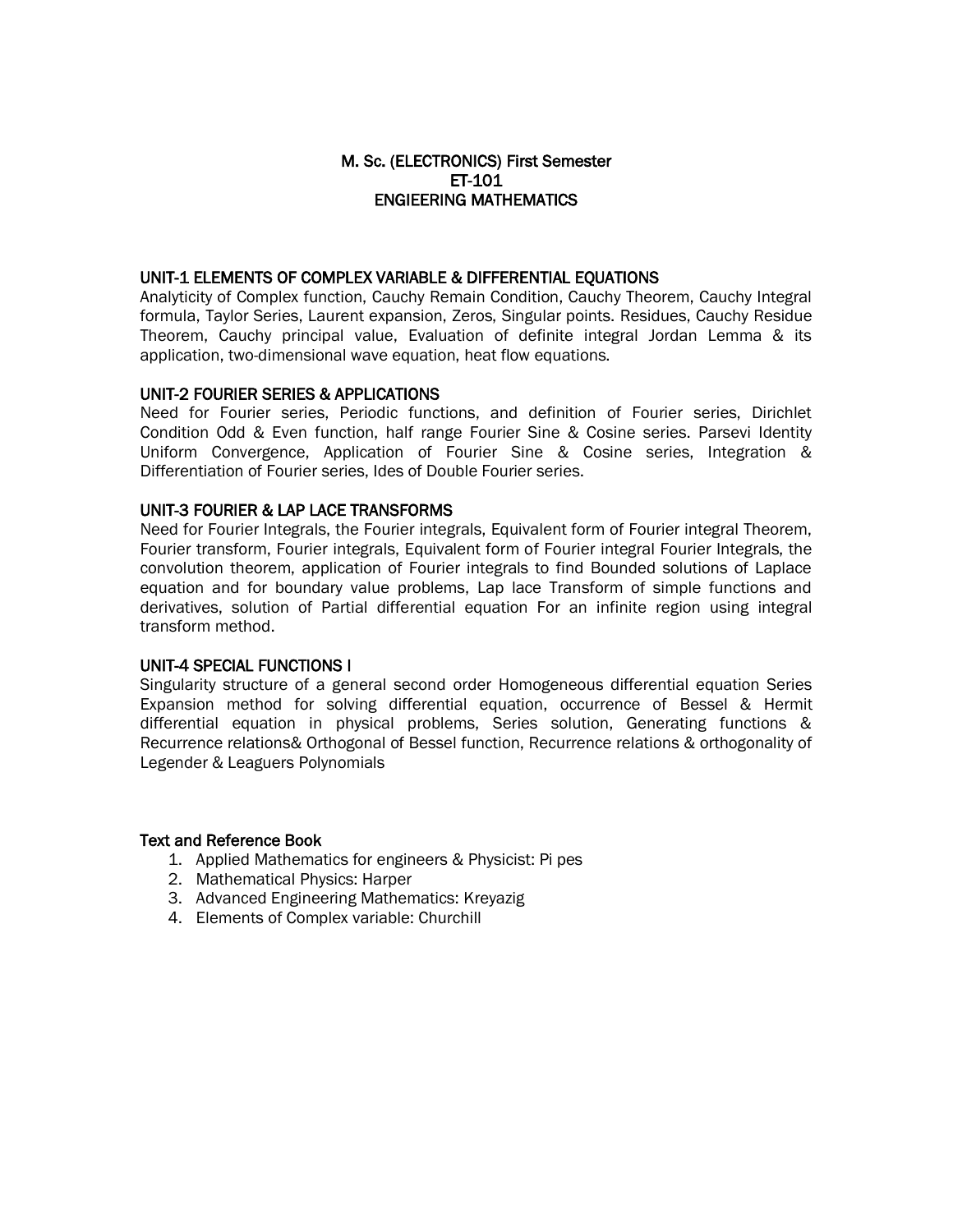## M. Sc. (ELECTRONICS) First Semester ET-102 SEMICONDUCTOR ELECTRONICS

#### UNIT-1 SEMICONDUCTOR DIVICES AND POWER SUPPLY

Concept of Semiconductors, Idea of doping, origin of bands in semiconductor, Fermi Level, junction diode, Zener and Avalanche break down in diode, rectifier, Idea of PIV, efficiency of rectifier, ripple factor.

## UNIT-2 TRASISTORS AND ITS APPLICATIONS

Idea of bipolar transistors, Characteristics of transistors in different modes, relationship between their Parameters, transistor as an amplifier, Concept of Load line. Biasing of transistors, fixed bias method, emitter stabilized biasing method Feedback biasing, potentials divider method. Location of Q-point for a bipolar transistor, Class A, B and C type amplifier, class A power amplifier, FET and MOSFET and their characteristics.

#### UNIT-3 OSCILLATOR PRINCIPLES AND IC 555

Feed back requirements for oscillations, Basic oscillator analysis. Hartley and collpits Oscillators, piezoelectric, frequency controls RC oscillators. Multivibrators and their Types, idea of IC 555,block diagram & its working 555 timer, application of 555 for Pulse generation, Square, triangular wave generator.

#### UNIT-4 OPERATIONAL AMPLIFIER &APPLICATIONS

Differential amplifier circuit configuration, dual input balanced output differential Amplifier voltage gain, diff Input resistance, inverting and non-inverting inputs, Common mode rejection ratio, idea of IC 741,block diagram and its working, Operational input resistance, input capacitance, offset voltage, supply rejection ratio. Ideal OP AMP, and Equivalent circuit of an amp, inverting and non inverting Amplifier, Use of op amp as sing changer, scale changer, phase shifter, voltage to current Converter, Differential D.C. Amplifier, bridge amplifier a.c. voltage follower, analog Integration and differentian, F to V and V to F converter, peak detector, Schmitt Trigger, saw-toothed and triangular wave generator.

- 1. Electronic fundamentals and application: J D. Ryder
- 2. Integrated Electronics: Mill man & Halkias
- 3. Principal of Electronics: Malvino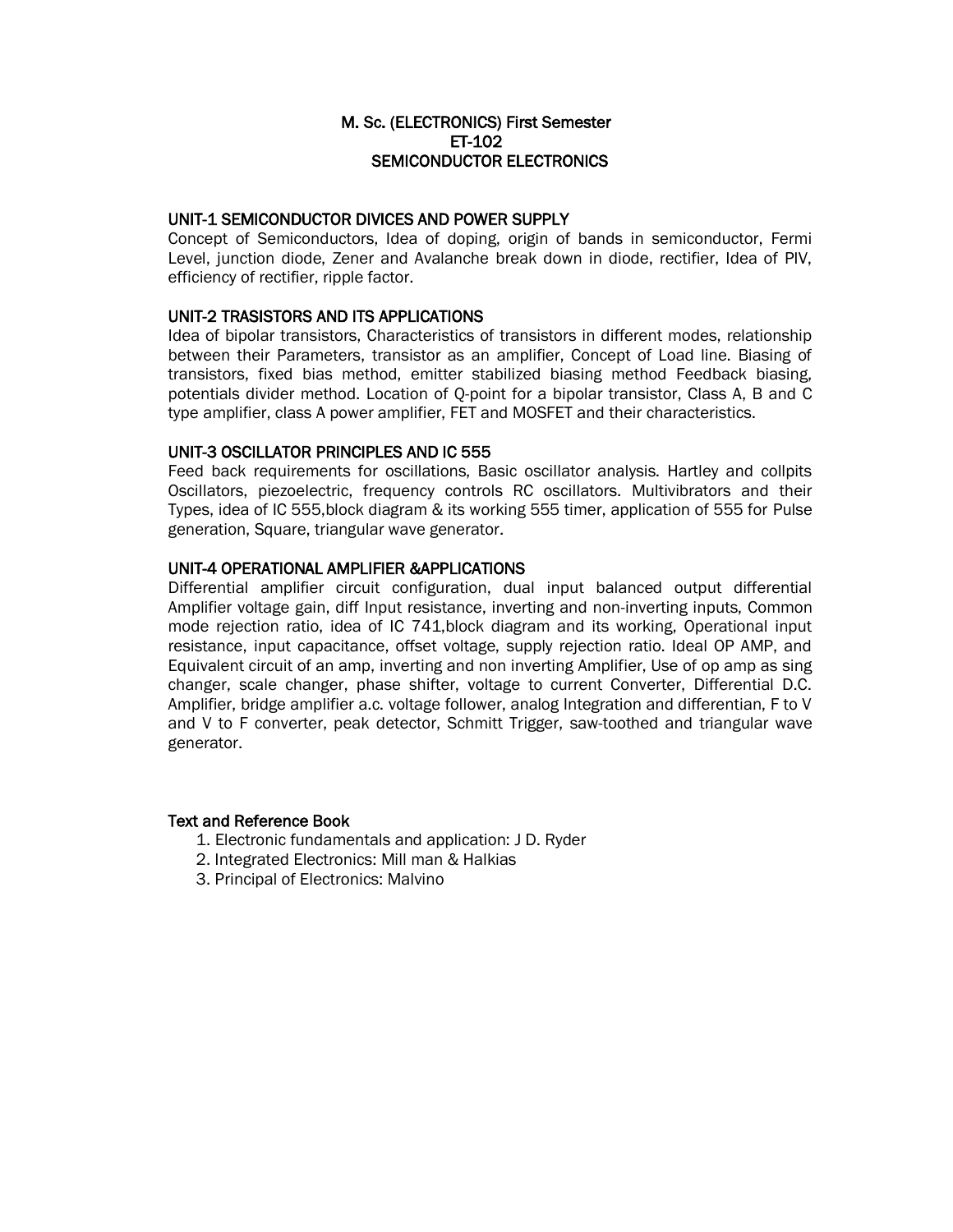## M. Sc. (ELECTRONICS) First Semester ET-103 ELECTRODYNAMICS & ANTEENA THEORY

#### UNIT-1 FIELD EQUATION & CONSERVATIVES LAW

Equation of continuity, Displacement current, Maxwell equation. Energy in electromagnetic field. Poynting vector, Momentum in electromagnetic field, Maxwell stress tensor, electromagnetic potential, Non uniqueness of electromagnetic potential, Lorentz gauge, retarded potentials, lienard Richard potential, fields of charged potentials in uniform motion, field of an accelerated charge at low and high velocity

## UNIT-2 PLANE ELECTROMAGNETIC WAVE PROPAGATION

E.M. wave in free space. Propagation of E.M. wave in Isotropic dielectrics, Orthogonality of E, H, & K Propagation of E. M. wave in Anisotropy Dielectrics, Plane wave in Conducting media, Refractive index of Conducting media, Skin depth, Energy lost in Conducting media, Phase of attenuated E.M. wave.

#### UNIT-3 PROPAGATION OF E.M. WAVE IN PLASMA AND LONOSPHERE

Propagation of E.M. wave in Isotropic Plasma, Dispersion relation, Concept of Phase Velocity & Group velocity, Propagation in presence of magnetic field, Cut off & Resonance Conditions. Propagation in Presence of magnetic field, idea of ionosphere, Stratification of layer, skip distance, max. Usable frequency, (MUF), echo, Appletron-Hartee formula and propagation through lonosphere and Magnetosphere.

## UNIT-4 ANTENNA FUNDAMENTAL AND ANTENNA ARRAY

Application of network theorem to antenna, equality of effective length, directional property of dipole Antenna, Radiative field strength, radiation resistance and radiative power short dipole, thin linear antenna, Marconi antenna, traveling wave antenna and effect of earth on vertical pattern. Half wave antenna, Two element array, horizontal pattern in broadcast array, multiplication of pattern, binomial array, antenna gain, effective area, idea of super directive antenna, radiation from sheet and current element.

- 1. Classical Electrodynamics: J.D. Jackson
- 2. Introduction to Plasma Physics: F.F. Chen
- 3. E. M wave & radiating system: Jordan & Ball man
- 4. Antenna theory: Cross.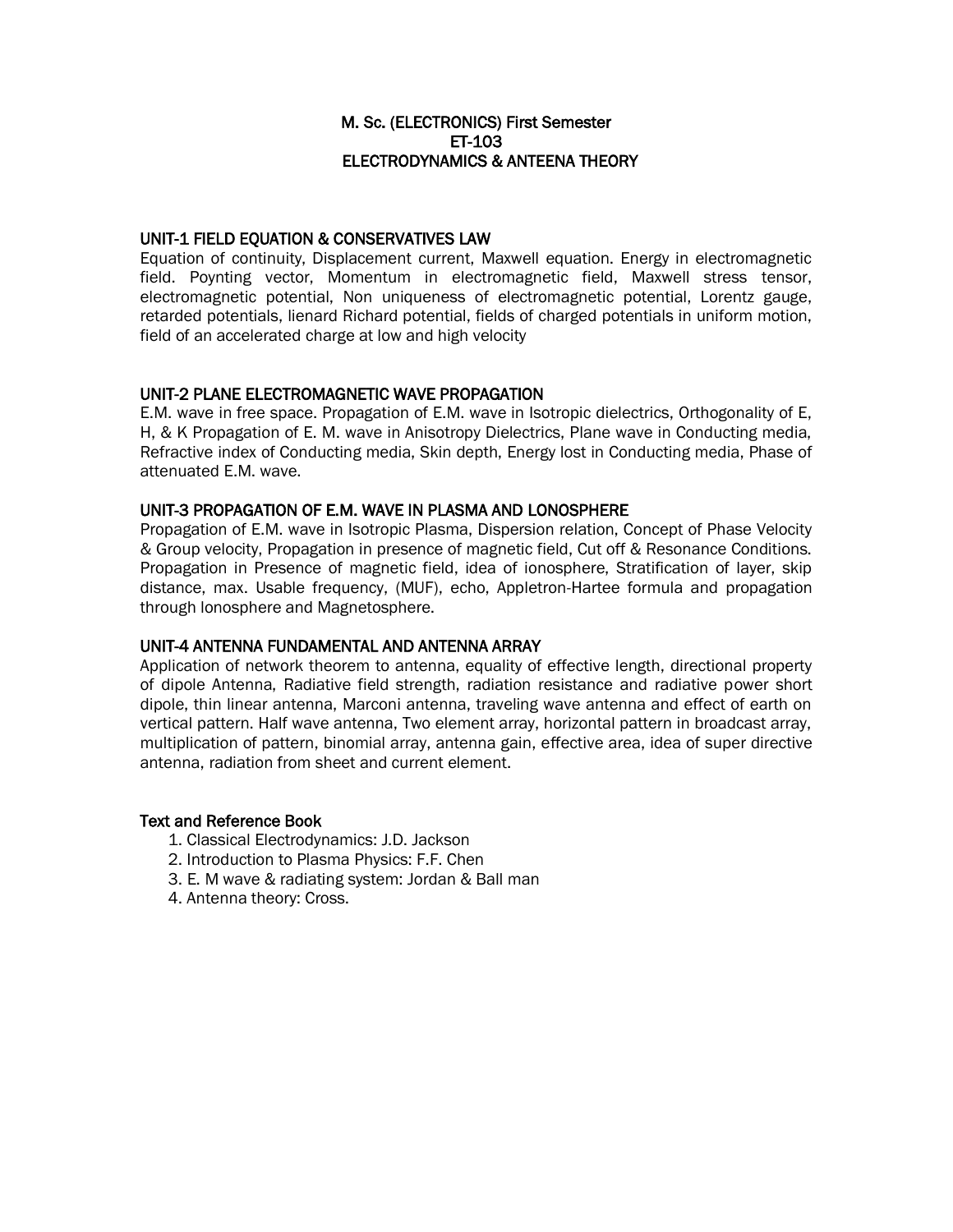## M. Sc. (ELECTRONICS) First Semester ET-104 COMPUTATIONAL METHODS AND PROGRAMMING

#### UNIT-1 FUNDAMENTAL OF PROGRAMMING

An Over view: Problem identification. Analysis design Coding. Testing and debugging. Implementation. Modification and maintenance, algorithm and flowcharts; characteristics of good Program-accuracy, simplicity and robustness. Portability, Minimum resource, time requirement, and modularization: Fundamental of C Programming: History of-C structure of C Program. Data types Constant and variable, Operators and expression.

## UNIT-2 CONTROL STATEMENT AND FUNCTIONS ( "C" Programming)

Control construct: if-else, for, while do-while, Case statement: Array, Formatted and unformatted I/O: Type modifier and storage classes, ternary operator type conversions and type casting priority and associatively of operators. Molecular programming: Function, Arguments, Return value, parameters passing, Call by value, Call by reference, Return statement, scope, visibility and life time rules static variables, Calling a function recursion, basics, compression with iteration, break, continue, exit, go to, string.

#### UNIT-3 COMPUTATIONAL METHODS I

Accuracy and Precision, Significant figures, Various Errors, Computational Algorithms, Roots of Nonlinear Equation (algebraic and Transcendental) the Iterative method. False-Position method and Newton-Rapson method, convergence of solution.

## UNIT-4 COMPUTATIONAL METHOD II

Solution of simultaneous linear equations, Gauss Elimination method, Gauss Seidel method, Matrix Inversion integration, Trapezoidal rule Simpson rule, Gauss Method, Numerical solution of ordinary differential equations. Euler Method, Predirector Corrector Method, Range-Kutta Method.

- 1. The C programming language by Kerningham and Rictchie
- 2. The sprit C of by cooper Mullish
- 3. Let us C by KanetKar Y
- 4. Numerical Method by V. Rajaramanna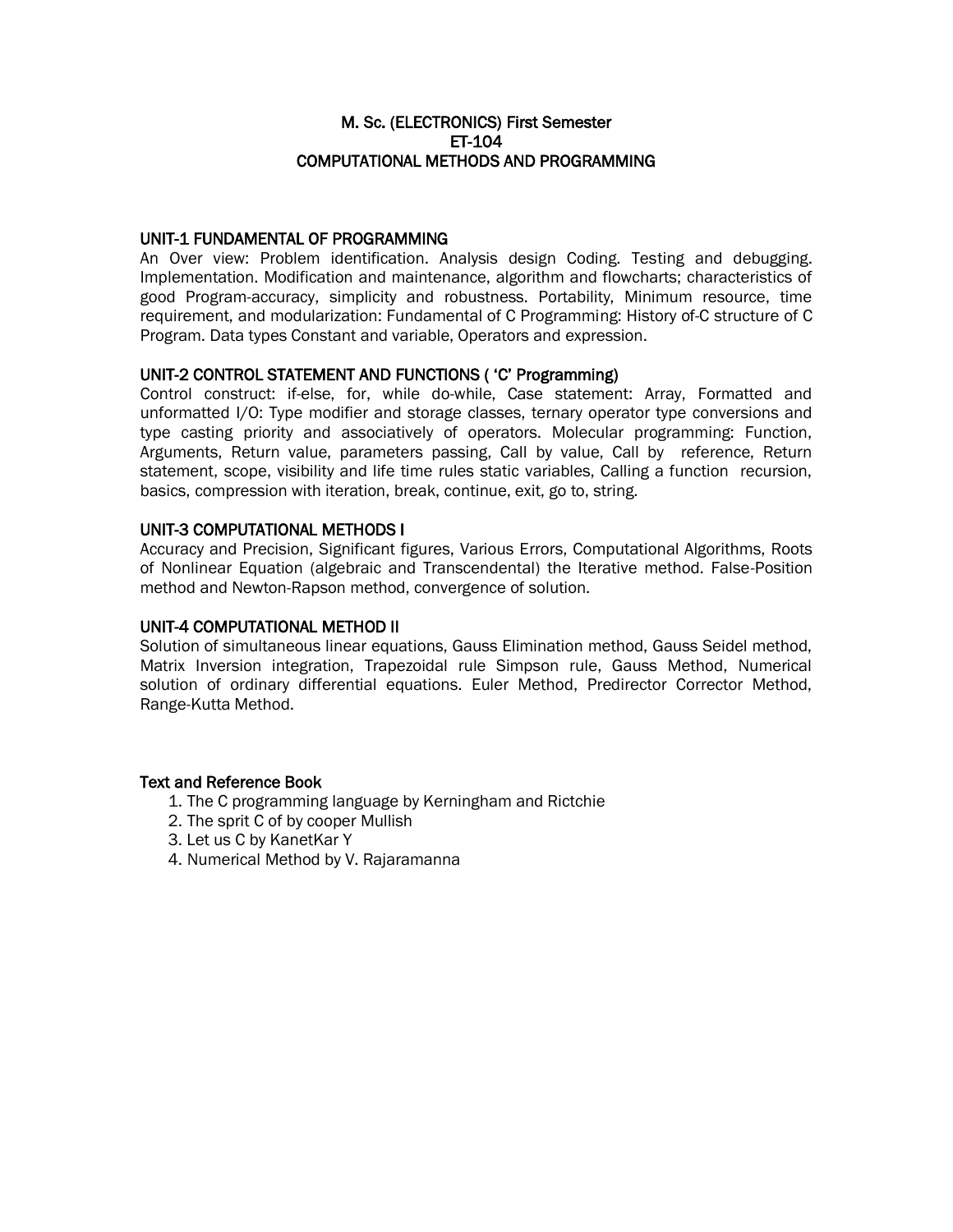## M.Sc. (ELECTRONICS) Second Semester ET – 201 DIGITAL ELECTRONICS

#### UNIT –1 BINARY SYSTEMS

Binary number system and other codes, binary arithmetic series and parallel processing of bites, logic of the addition operation, logic fundamentals . Boolean theorems, synthesis of Boolean functions, karnaugh diagram logic circuits for addition.

#### UNIT -2 LOGIC GATES

Logic gates AND, OR, NOT, NAND and NOR gates. Universal gate, XOR, XNOR Gate, logic gates their operations using TTL logic, ECL gates. CMOS inverter circuits. Design idea of logic circuits. Binary adders, half adders, full adder, MSI adders, serial operation, arithmetic functions, binary subtraction, parity checker generation.

#### UNIT-3 DIGITAL SWITCHING CIRCUITS

Transistor as a switch, multivibrators, RS flip-flop, D- flip-flop, JK flip-flop, monostable multivibrator, Astable multivibrator, shift register, counter, decode matrix, digital to analog converter, analog to digital converter, multiplexer and demultiplexer.

#### UNIT-4 REGISTER AND COUNTERS AND ITS APPLICATION

Ring, Ripple and Decade counter, up down counters, idea of registers, divide by N Counters. Synchronous counters, parallel carry. Application of counters. Dynamic MOS Circuit, two phase MOS, Idea of MOS shift registers & MOSROM.

- 1. Electronics fundamentals and application: Mottershed.
- 2. Integrated Electronics: Millman & Halkias.
- 3. Principle Of Digital Electronics: Malvino & Leach.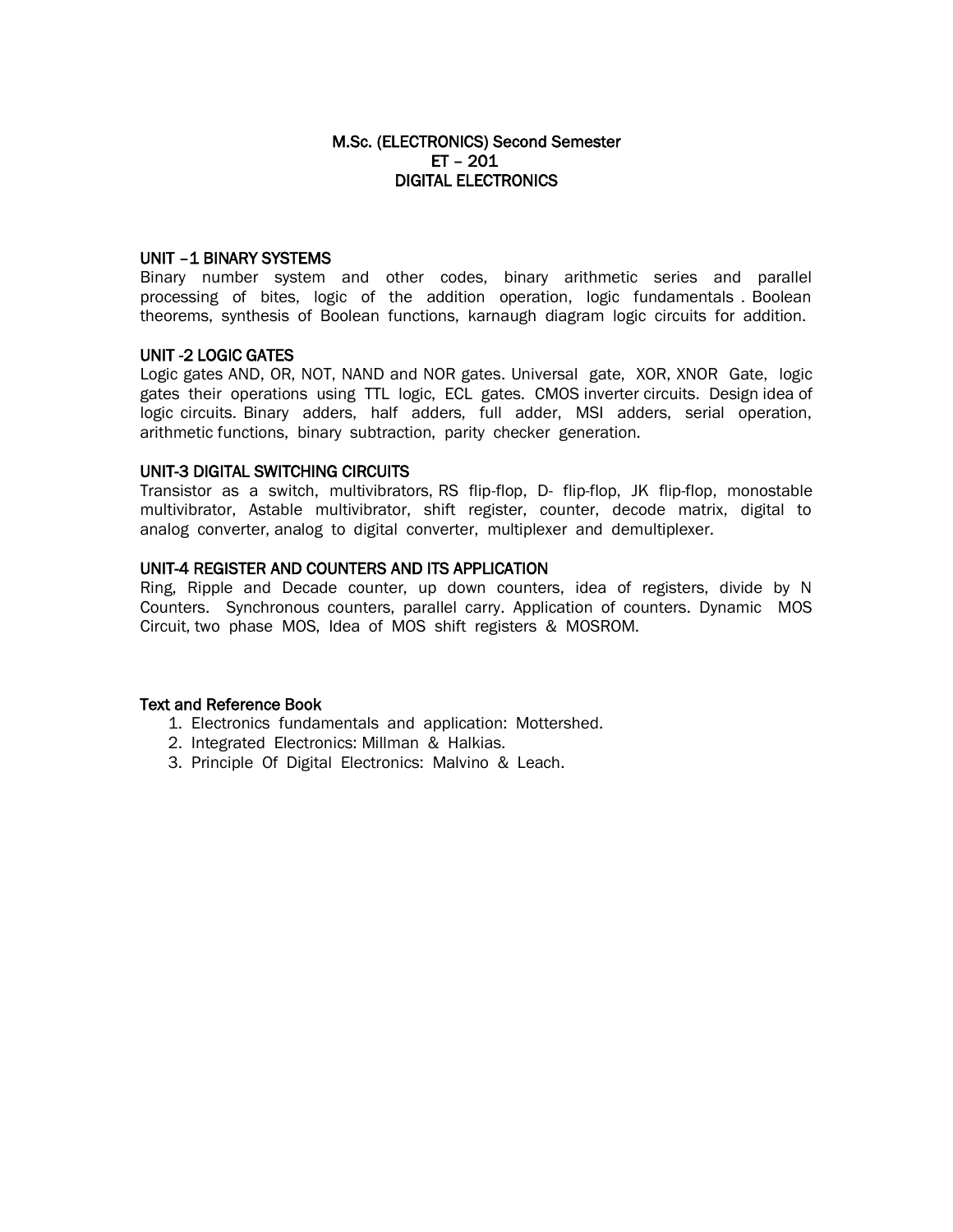## M. Sc. (ELECTRONICS) Second Semester ET-202 SENSORS TRANSDUCERS & ELECTRONIC MEASUREMENTS

## UNIT-1 OPTICAL SENSORS

Special response, photoconductive sensors, junction type photoconductors (pn & pin diode, npn photo diode), photo transistor, Application of photo diode & photo transistors, light operated relays. Electro optic shaft encoder, photovoltaic sensors, photo emissive sensors, Photomultiplier, Phototube

#### UNIT-2 TRANSDUCERS

Classification of transducers, selecting transducers, strain gauge, Hall effect, Idea of displacement, capacitive & inductive, variable differential, oscillating transducers, Photoelectric transducers, piezoelectric transducers, potentiometer transducers, resistance thermometers, thermocouples, thermister & applications, pyrometers, Solid state thermometer radiator, multiplier phototubes

#### UNIT-3 OSCILLOSCOPES

Cathode ray tube diffraction, screen of CRT, idea of CRT circuits, vertical deflection system, Delay line, horizontal deflections systems, oscilloscope props, time delay measurement, idea of storage oscilloscope

#### UNIT-4 MEASUREMENT OF BASIC PARAMETERS

Amplitude DC meter, chopper established amplifier, voltmeter using rectifier, true RMS responding voltmeter , electronic multimeter, resistances ranges, Differential voltmeter, general characteristics ramp type DVM

- 1. W.D Copper & A.D Herjrie : Electronic instrumentation and measurement techniques
- 2. Sawheny : Electronic instrumentation and measurement techniques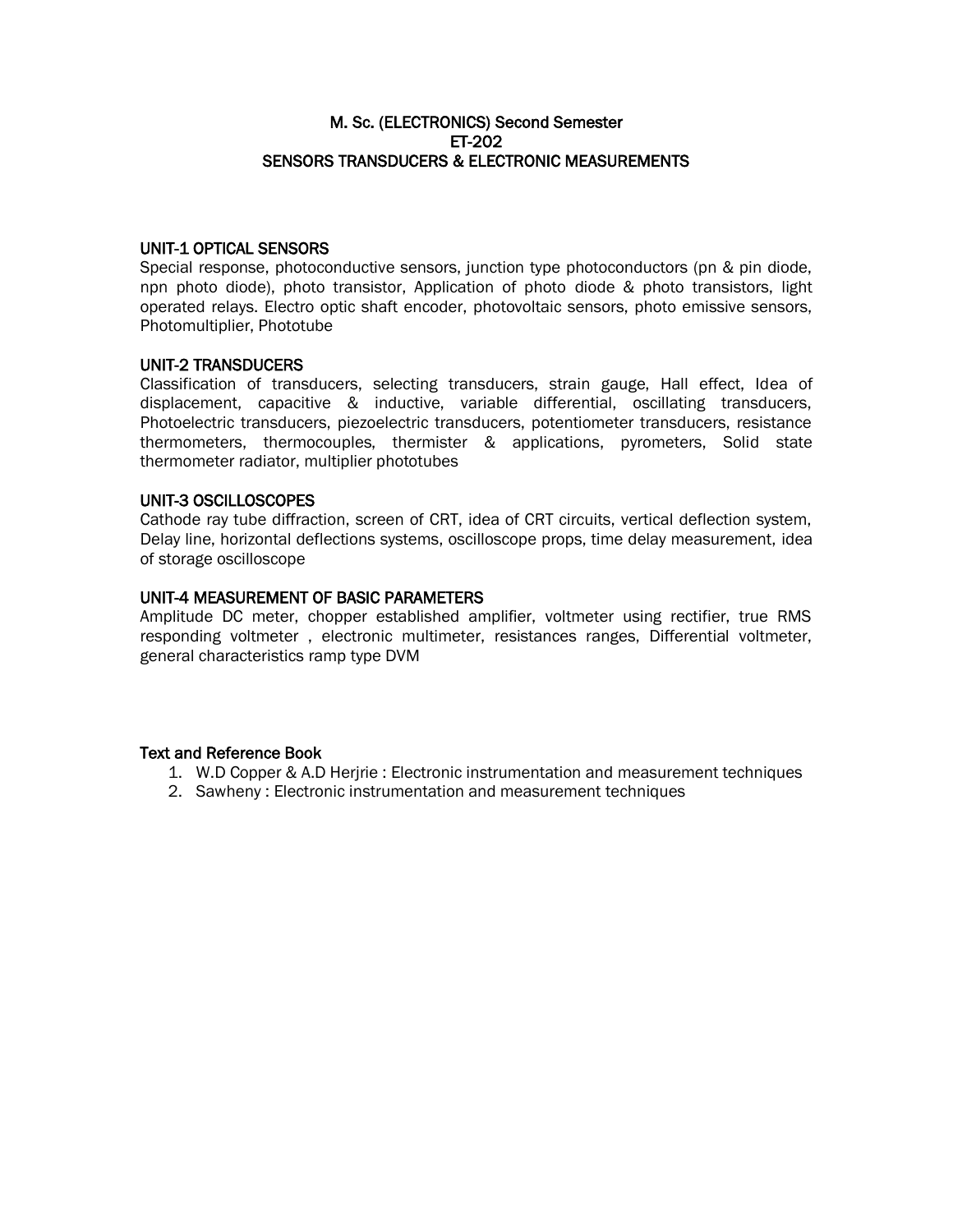## M.Sc. (ELECTRONICS) Second Semester ET-203 ORGANIZATION AND COMPUTER SYSTEM ARCHITECTURE

#### UNIT-1

Data representation, Register Transfer & Micro-Operation overview Of Digital Circuits, fixed point representation, floating point representation, register transfer languages register transfer, Bus Memory, transfer Arithmetic Micro-operation, Shift Micro-operation, Arithmetic Logic Shift Unit , Basic Computer Organization & design

## UNIT–2

Programming of Basic Computer, Pipeline & Vector Processing & CPU Machine language, assembly language, the assembler (First Pass & Second Pass Assembler), parallel processing Pipelining, Arithmetic Pipeline, General Register Organization, control words Stack Organization, Instruction Format, Addressing modes, data transfer & manipulation

## UNIT–3

Computer Arithmetic & Input-Output Organization, Addition & subtraction, Multiplication Algorithm, Division Algorithm, Floating point Arithmetic Operations, Peripheral Devices, Input-Output Interface , Asynchronous Data Transfer, Modes of transfer, Priority Interrupt, Direct Memory Access(DMA), Input- Output processor(IOP), Serial Communication

## UNIT–4

Memory Organization & Multiprocessors. Memory Hierarchy, Main Memory, Auxiliary Memory, Associative Memory cache, Memory, Virtual Memory, Characteristics of Multiprocessor, Interconnection structures, Time shared common bus (omega network), Hypercube Interconnection.Interleaving: Cache & virtual memories & Architectural aids to implement these, Input – Output Devices & Characteristics

Multiprocessors: Characteristics of multiprocessors, Interconnection Structures, Inter processor Arbitration, Inter Processor Communication and synchronization, Cache Coherence, Parallel Processing

- 1. Mano, M. "Computer system & architecture" ( $3<sup>rd</sup>$  edition) Prentice Hall India, New Delhi,1994
- 2. Computer Organization By John P Hays TATA Mc –Graw Hill
- 3. Albert Paul Malvino and Donald P . Leach "Digital Principles and Applications.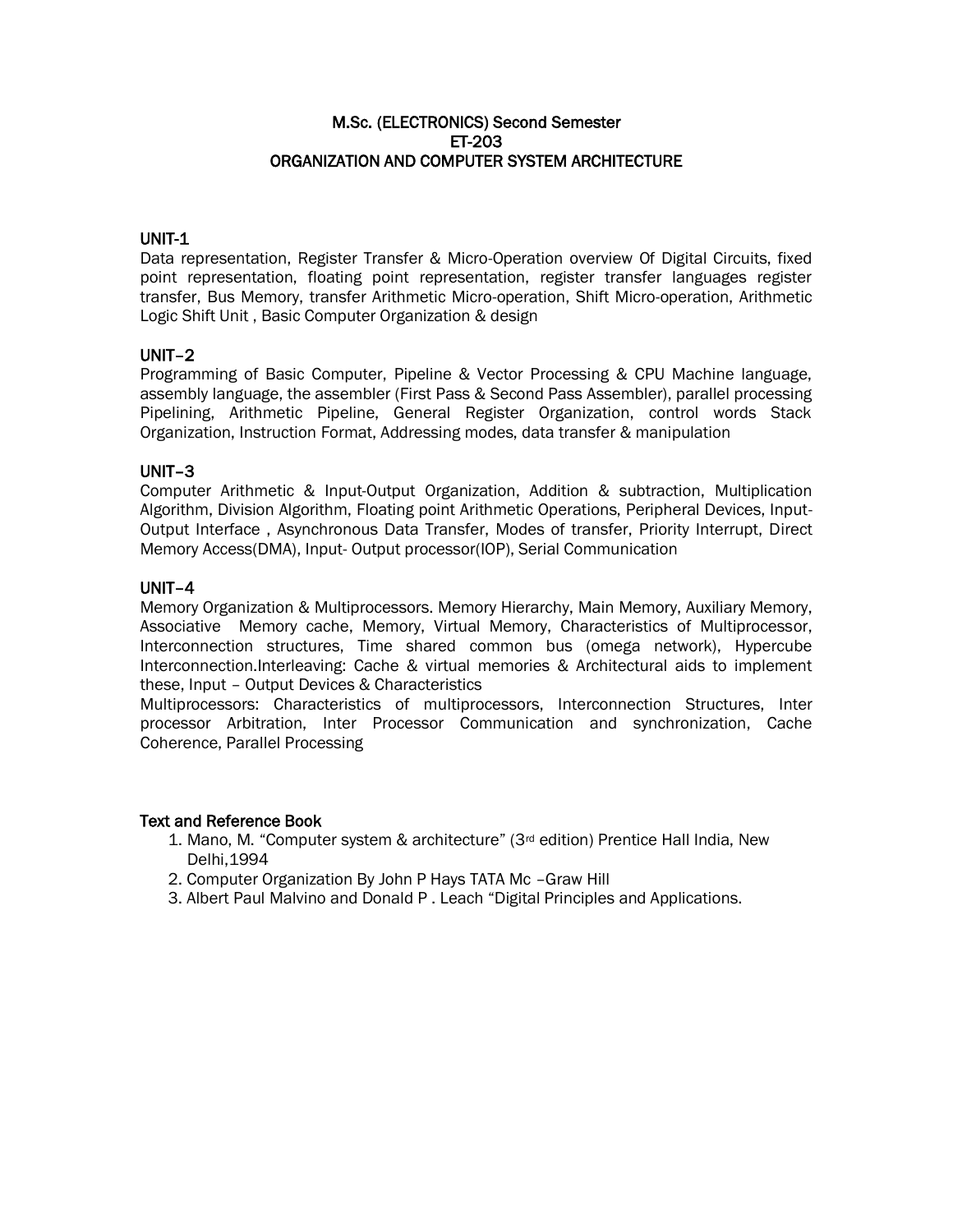## M.Sc. (ELECTRONICS) Second Semester ET – 204 NETWORK ANALYSIS AND SYNTHESIS

## UNIT-1

Node & mesh analysis, Superposition theorem, Thevenin"s theorem, Reciprocity theorem, Norton"s theorem, Maximum power transfer theorem, Millman theorem. Initial and final condition on network element, differential equation and integral differential equation of first and second order system, step and zero input response of first and second order system.

## UNIT-2

The philosophy of transform method, the Laplace transform. Use of Laplace transform, the solution of integral differential equation. Transforms of waveforms synthesized with ramp and sinusoidal function. Introduction of signals, the Transform domain.

## UNIT-3

Sinusoids, phasors, AC circuit analysis, the concept of complex frequency, concept of port network, function of one port and two port network, poles and zeroes of network function, relation of two port variable, short circuit admittance and parameter, open circuit impedance transmission. Idea of four port, hybrid parameters.

## UNIT-4

Network synthesis, Hurwitz polynomials, immittance function, synthesis of immittance function, Foster and Cauer form, synthesis of LC, RL and RC circuits.

- 1. Network Analysis: M.E. Valkenberg
- 2. Basic Electrical Engineering: Thareja
- 3. Basic Circuit Theory: G.K.Mithall
- 4. Circuit Theory: A.Charavarty
- 5. Network Analysis: Shudhakar Rao (TMH)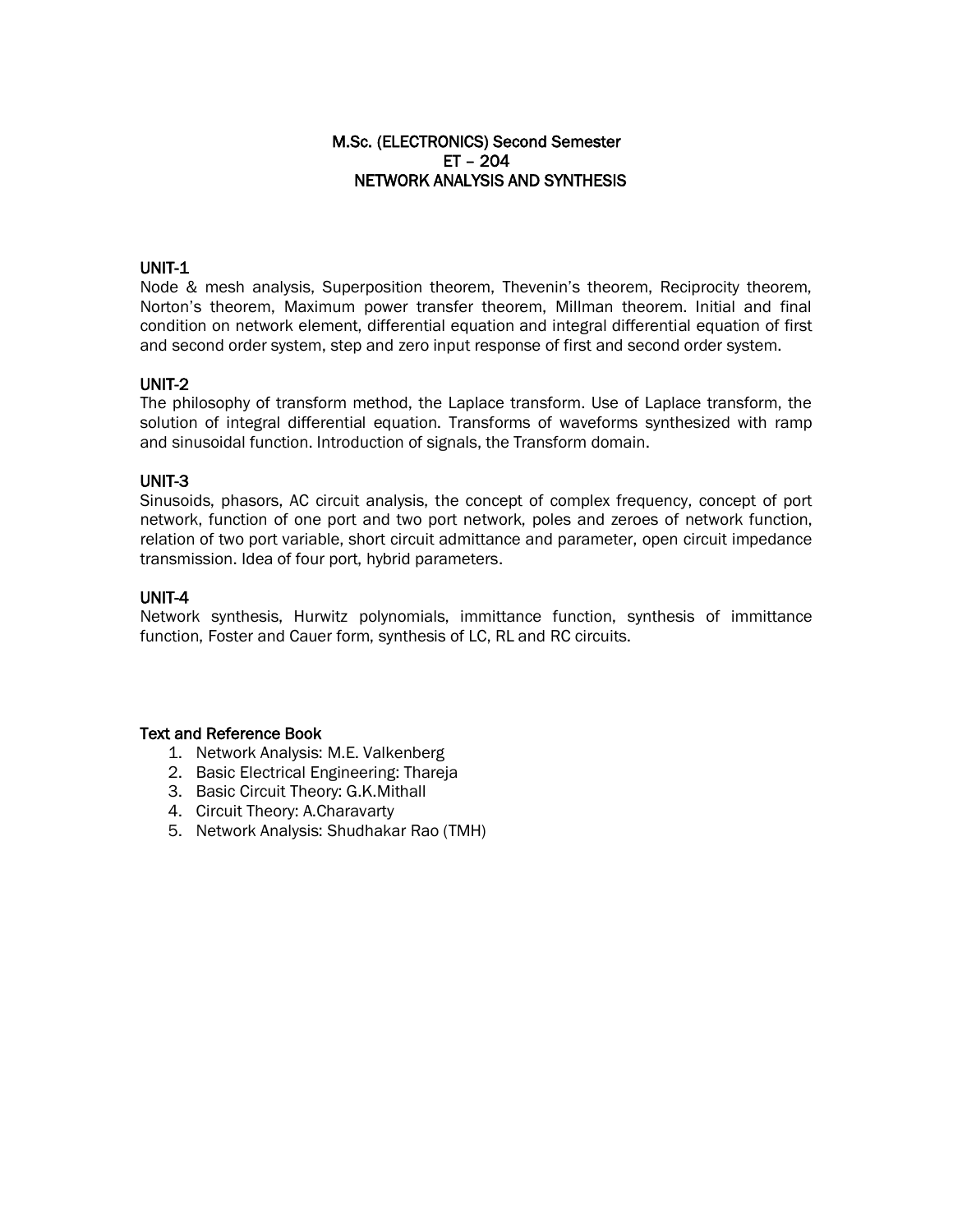## M.Sc. (ELECTRONICS) Third Semester (ET- 301) ELECTRONIC COMMUNICATION AND RADAR

## UNIT-1 CONCEPT OF COMMUNICATION

Communication system, classification of signals, study of basic block diagram of communication system, bandwidth and its requirement, modulation and its type, need of modulation, Noise and its type, noise figure, noise temperature.

## UNIT-2 AMPLITUDE & FREQUENCY MODULATION & DEMODULATION

Amplitude modulation frequency spectrum, Amplitude modulation circuits, collector modulation, square modulation, DSB, SSB, amplitude-modulation transmitters, principle of super heterodyne receiver, Square law detectors, linear diode detectors, Frequency & Phase modulation, frequency spectrum, Reactance tube modulators, frequency modulation using varacter diode, Armstrong method of frequency modulation, frequency stabilization.

## UNIT-3 DIGITAL COMMUNICATION

Pulse modulation, Sampling Theorem, PAM, PWM, PPM, TDM, FDM, Pulse code modulation, quantization, PCM encoding, delta modulation, coding code efficiency, parallel transmission, error detectors and correction codes, ASK, FSK PSK and M Array signaling.

## UNIT-4 RADAR COMMUNICATION

Continuous and pulse radar system, general study of pulsed radar using A type indicator, radar range equation, radar performance factors, radar transmitting system, rotary spark gap modulator, hard value pulsar, radar wave from range determination, radar antennas, duplexer, radar receiver, automatic tracking radar, Doppler effect in radar.

- 1. Miller: Modern electronic communication
- 2. G K Mithal: Radio engineering
- 3. D Ruddy and J Colin: Electronics communication
- 4. J D Ryder: Electronics fundamental and applications.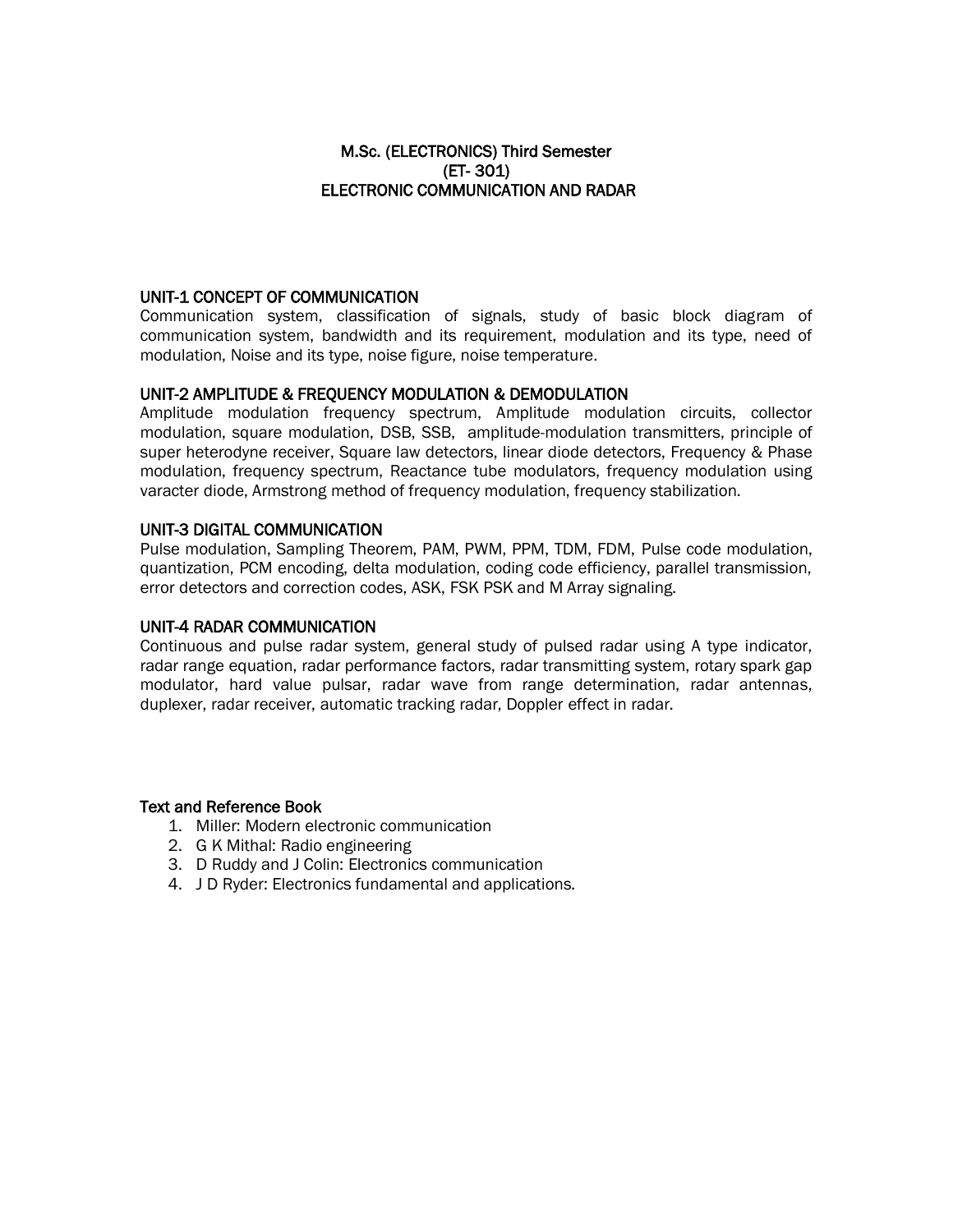## M. Sc. (ELECTRONICS) Third Semester ET- 302 FIBER OPTICS AND OPTICAL COMMUNICATION

## UNIT-1 FIBER FUNDAMENTALS

Optical fiber modes and configuration, fiber types, mode theory for circular wave guide equation, wave equation for step index fibers, modal equation, modes in step index fibers, modes in graded index fibers,

## UNIT-2 FIBER LOSSES

Fiber material fabrication attenuation units, absorption, scattering losses, radiative losses, core and cladding losses, signal distortion in optical wave guide, information capacity determination group delay, material dispersion, wave guide dispersion, inter modal dispersion.

## UNIT-2 OPTICAL SOURCES

Light emitting diode, light sources material, internal quantum efficiency, spontaneous & stimulated emission, width product, laser diodes, laser diode structure and threshold conditions, modal properties and radiation patterns, modulation of laser diodes, temperature effects, idea of power launching and coupling, idea of integrated optics.

## UNIT-3 PHOTO DETECTORS

Pin photo detectors, avalanche photo diodes, photo detectors noise, noise sources, detector response time (depletion layer photo current), response time, avalanche multiplication noise and temperature effect in avalanche gain, photodiode materials, photo transistor an overview, Basic idea of receiver operation.

- 1. G Keiser: Optical fibers
- 2. Ghatak: Opto electronics
- 3. Senior: Optical communication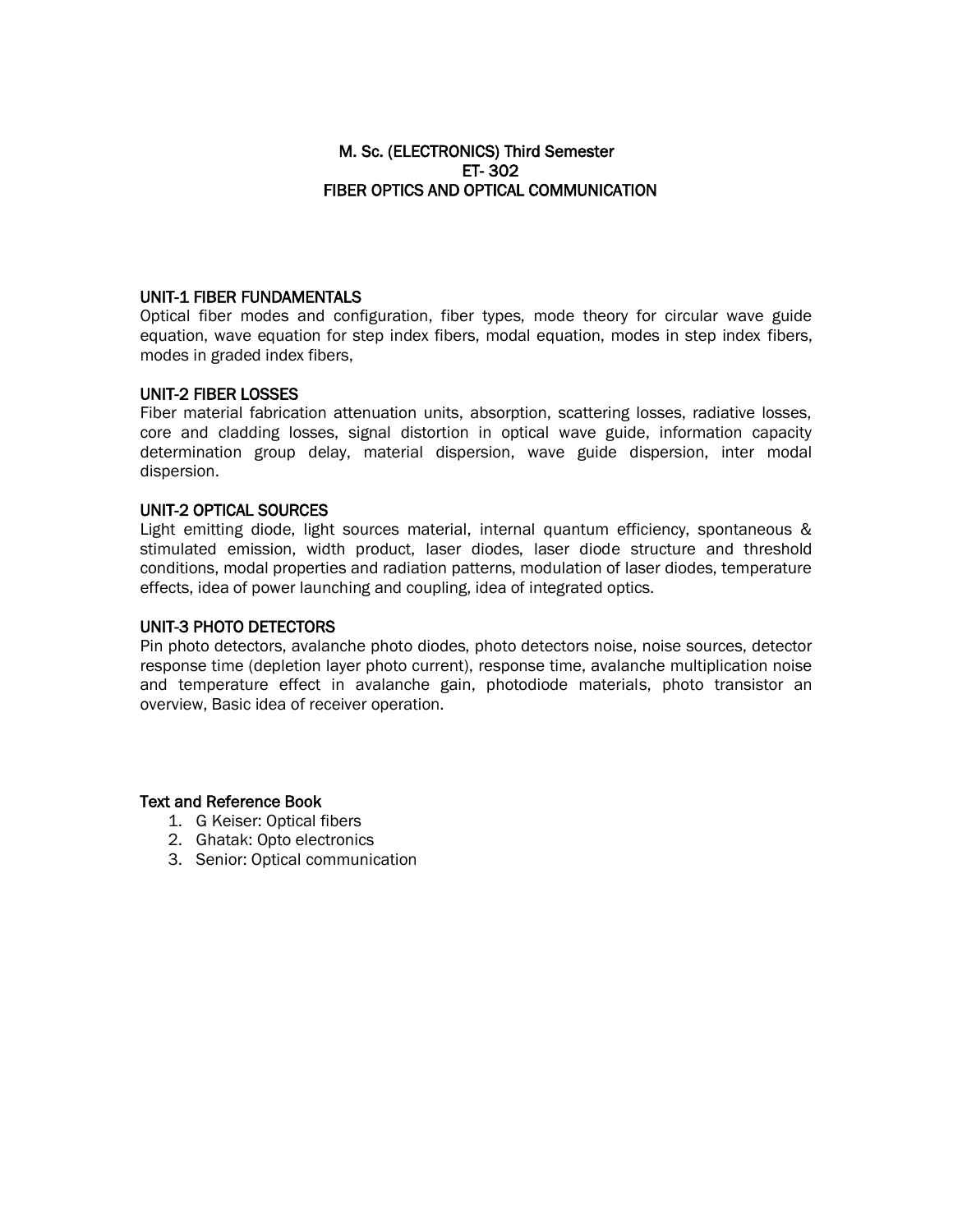## M. Sc. (ELECTRONICS) Third Semester ET- 303 MICROPROCESSOR AND APPLICATION

#### UNIT-1 INTRODUCTION OF MICROPROCESSOR

Introduction of microprocessor, Digital computer, microprocessor architecture and its operations, memory, memory map, memory and instruction fetch, memory classification, input and output devices, logic device for interfacing, 8085 microprocessor, control signals external initiated signals including interrupts, microprocessor communication and bus timings 8085 machine cycle and bus timing memory interfacing.

## UNIT-2 INTERFACING AND DATA TRANSFER SCHEME

Interfacing I/O devices: Basic interfacing concept, device selection and data transfer, input interfacing, interfacing I/O decoder, interfacing output displays, interfacing circuits and its analysis, interfacing input devices, multiple port address, Memory mapped I/O diagnosing routing and machine cycles data transfer scheme: Synchronous data transfer, asynchronous data transfer, hand shaking.

## UNIT-3 CODE CONVERSION AND PROGRAMMING

BCD to binary conversion and binary to BCD conversion, BCD to seven-segment-LED code conversion, BCD addition and subtraction, Subtraction with carries Stack and Subroutine: Stack subroutine, conditional call and return instruction, advance subroutine concept, Assembly language programming: Data transfer operations, instruction format, writing and executing simple programming, instruction set of 8085, addressing modes, arithmetic operations, logic operations, branch operations, writing a assembly language program, Programming techniques: Looping, counting and indexing, additional data transfer and 16-bit arithmetic instructions. Arithmetic operations related to memory, logic operation rotate, LOGIC operations compare.

## UNIT-4 APPLICATION OF MICROPROCESSOR

Application of Microprocessor: Instruction temperature monitoring system, system requirements, over all system design, hardware design, software design, closed loop control, process of Growing synthesis quartz, data acquisition system, I/O device control, development of interface for CRT, printer and keyboards.

- 1. A P Malvino and Leach: Digital computer principle
- 2. A P Mathur: Introduction to microprocessor
- 3. Gaonkar: Microprocessor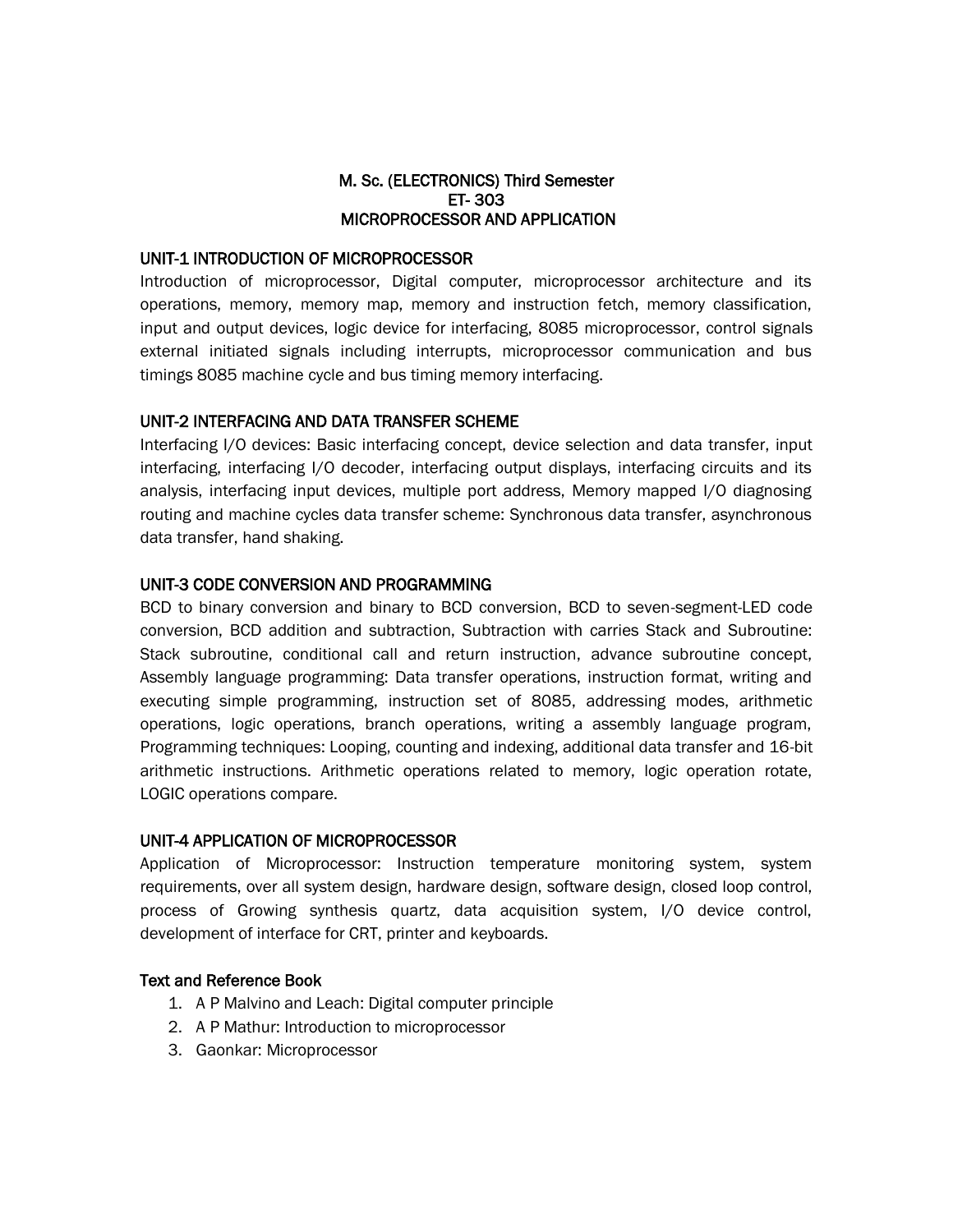## M.Sc. (ELECTRONICS) Third Semester ET- 304 MICROWAVE GENERATION AND PROPAGATION

#### UNIT-1 MICROWAVE GENERATORS

Transit time effect at high frequency, failure of triodes/diodes at high frequency, concept of velocity modulation and current modulation, klystron operation and characteristics, reflex klystron, magnetron, principle of operation of microwave characteristics Traveling wave tube.

## UNIT-2 MICROWAVE SOLID STATE DEVICES

Microwave transistors, microwave field effect transistors, tunnel diode, concept of transferred electron devices, Gunn diode, impact avalanche transit time IMPATT, TRAPATT diode and BARRITT diode.

## UNIT-3 TRANSMISSION LINES AND WAVE GUIDE

Transmission line equation and solution, reflection and transmission coefficient, standing wave ratio, line impedance, smith chart, propagation of EM waves in rectangular wave guide, solution of wave equation and dispersion in rectangular wave guide and cut off wave length, TE and TM modes in rectangular wave guide.

#### UNIT-4 MICROWAVE PROPAGATION AND COMPONENTS

Wave propagation in circular wave-guide, solution of wave equation in cylindrical coordinates, TE and TM modes in circular wave-guide, TEM modes in circular wave-guide, power transmission and losses in circular wave guide, cavity resonators, wave guide Tee, magic tee, circulator and isolators, idea of directional couplers, microwave measurement frequency, impedance, SWR.

- 1. Atwater: Microwaves
- 2. Rich: Fundamentals of microwaves
- 3. Plonsey & Collin: Field theory of guided waves
- 4. Liao: Fundamentals of microwaves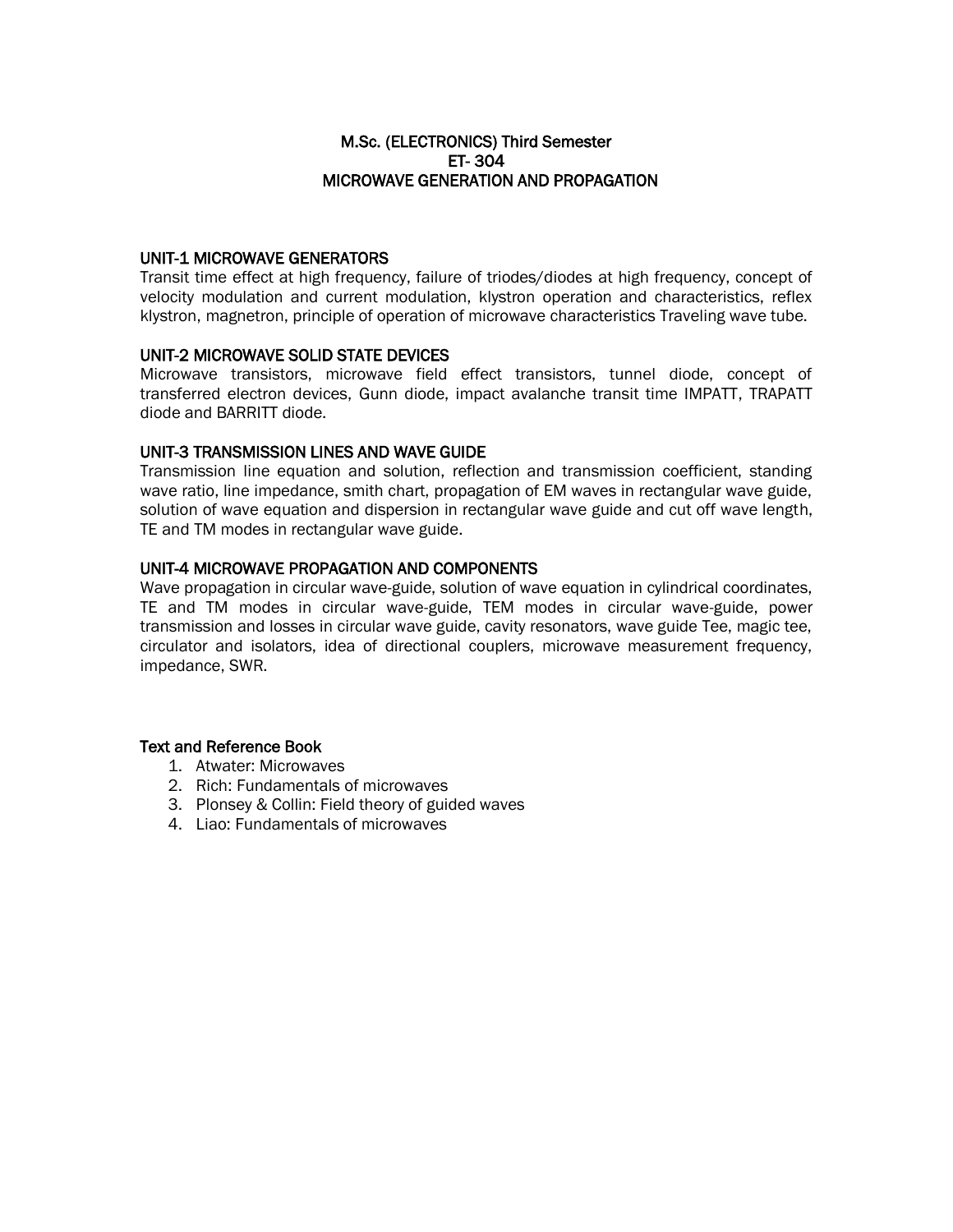## M.Sc. (ELECTRONICS) Fourth Semester ET- 401 MICROELECTRONICS

#### UNIT-1 CRYSTAL GROWTH TECHNIQUES AND PROCESSING

Classification for IC, electronic grade silica, czechralski and float zone crystal growing methods, silicon shaping, lapping, polishing and wafer preparation, vapor phase epitexy, oxidation, optical lithography, photo mask, photo resist and process, limitations of optical lithography, idea of electron and x ray lithography, wet chemical etching, reactive plasma etching.

## UNIT-2 DEPOSITION SYSTEM

Evaporation theory, physical vapor deposition method, designs construction of high vacuum coating units, flash electron beam, evaporation system, idea of d.c. and r.f. Sputtering system.

## UNIT-3 DOPPING AND DIFFUSION

Doping by diffusion, ion implementation, neutron doping, basic monolithic IC, fabrication of integrated resistor and capacitor and their equivalent circuit, integrated inductors.

## UNIT-4 FABRICATION OF MONOLITHIC CIRCUITS

Fabrication of monolithic diode in various configurations, fabrication of integrated transistors, idea of buried layer fabrication, monolithic circuit layout and design rule, isolation methods, monolithic FET, MOSFET, idea of HEMT, CCD, MOS IC, ISI, MSI and hybrid IC.

- 1. Milliman and Taub: Integrated Electronics
- 2. Milliman and Gross: Microelectronics
- 3. K L Chopra: Thin film plasma
- 4. Botkar: Integrated Electronics
- 5. W S Khokle and Tandan: Integrated circuit